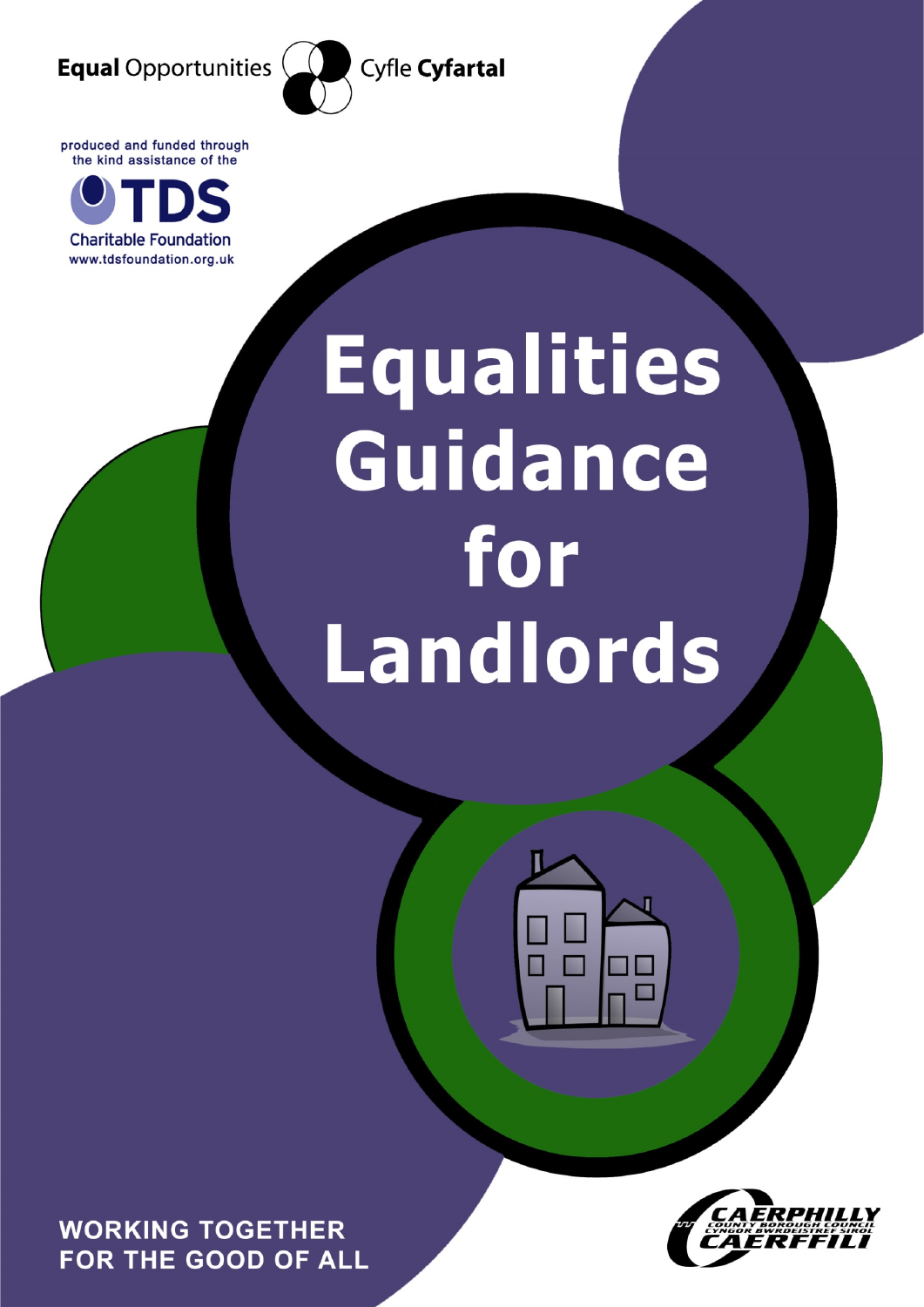**This publication is available in other languages and formats on request. Mae'r cyhoeddiad hwn ar gael mewn ieithoedd a fformatau eraill ar gais.**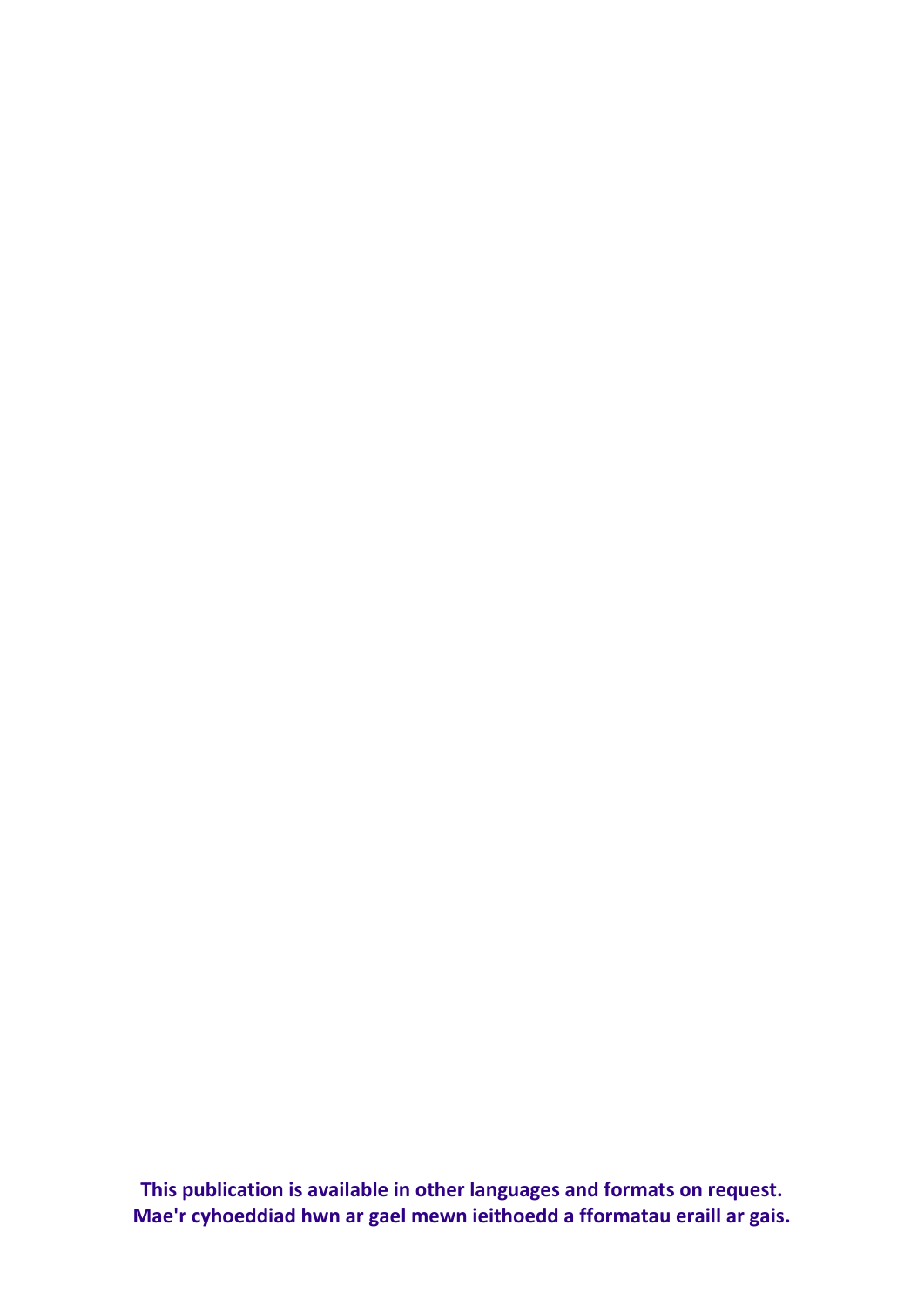



# **EQUALITIES GUIDANCE FOR LANDLORDS**

This guidance document has been produced to provide information and advice on where Equalities and Welsh Language matters should be considered when dealing with tenants. It is aimed at social and private landlords in Caerphilly county borough and the council's Housing staff, but can be also be of use to tenants themselves.

The guidance is split into five sections and two appendices.

| • Section 1       | $\mathbf{m} = 0$ | <b>Introduction and Background</b>       |            |
|-------------------|------------------|------------------------------------------|------------|
| <b>Section 2</b>  | $\sim$           | <b>Case Law Example</b>                  | 3          |
| <b>Section 3</b>  | $\sim$           | Know your Tenant - a Practical Guide     | 4          |
| <b>Section 4</b>  | $\blacksquare$   | <b>Community Cohesion and Hate Crime</b> | 6          |
| <b>Section 5</b>  | $\blacksquare$   | <b>Training Opportunities</b>            | 8          |
| <b>Appendix A</b> | $\blacksquare$   | <b>Model Tenant Monitoring Form</b>      | i          |
| <b>Appendix B</b> | $\blacksquare$   | <b>List of Contact Organisations</b>     | <b>iii</b> |

It is issued under the Council's current **Strategic Equality Plan 2016-2020** and carries its full authority. It should also be considered alongside any training or guidance available from the Council, Welsh Government and partner housing associations.

The guidance was produced and funded with the kind assistance of the TDS Charitable Foundation, which provides education and training resources to tenants, landlords and agents and give grants to projects working towards the same goal.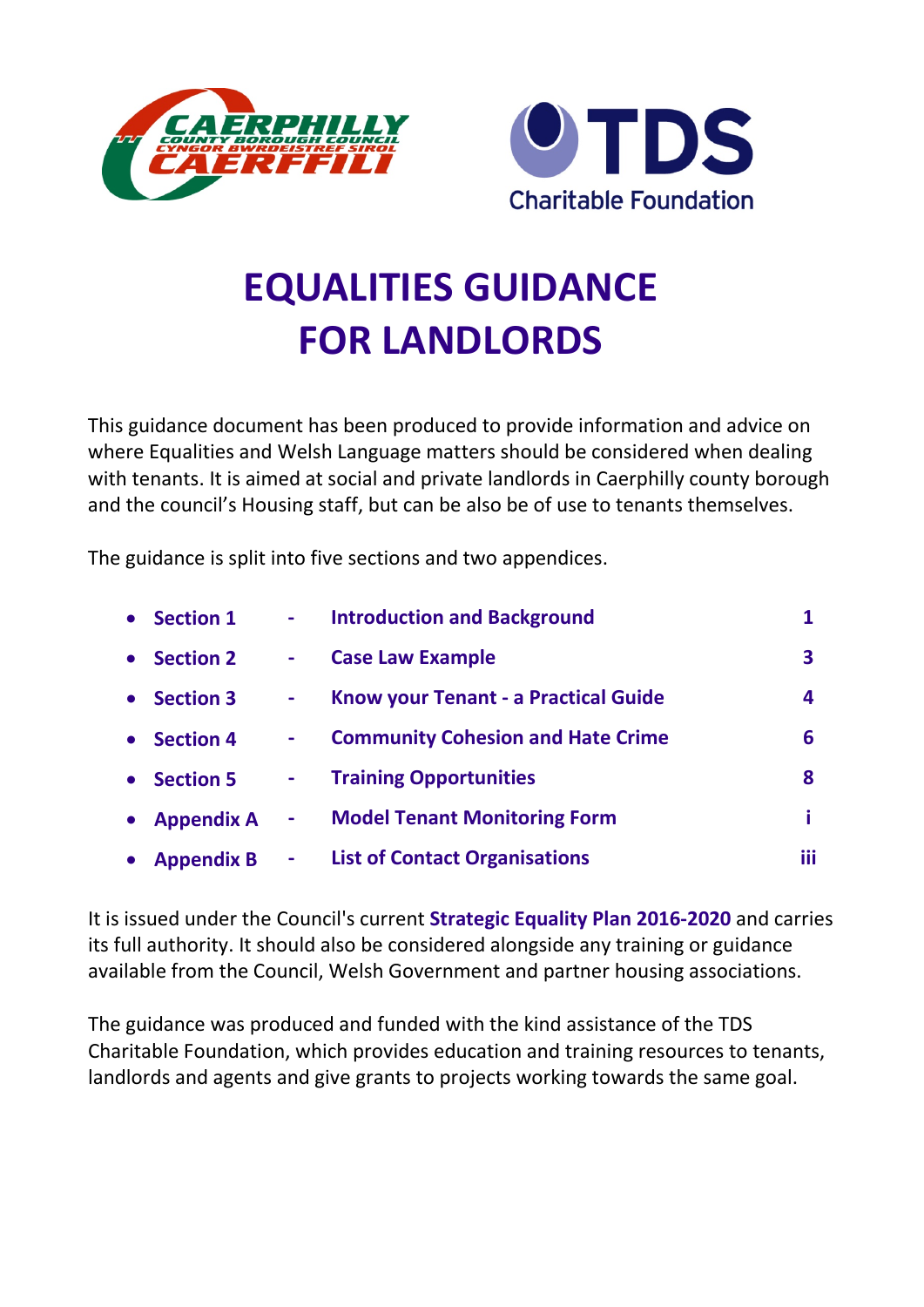# **Section 1 - Introduction and Background**

Tenancy agreements can be viewed as a straightforward business transaction between landlord and tenant and so gathering Equalities information might be seen as unnecessary, and simply a tick box exercise to comply with legal requirements with no practical value.

This guidance aims to show how knowing and providing Equalities information can actually support a better relationship between landlord and tenant, and if things unfortunately do go wrong, how the information can strengthen the position of either party in a dispute.

Gathering this information is a legal requirement on the Council under the Equality Act 2010 (Statutory Duties) (Wales) Regulations 2011 but increasingly, as we move towards a Common Housing Register, the legal requirements placed on organisations are being overtaken by the rights of individuals.

A Common Housing Register has been defined simply as a list of all those registering their housing need in a local authority area in one place. In essence, the local authority housing provider and all associated housing associations within a local authority combine their housing waiting lists into one database, which is accessible by all the local housing providers.

Common Housing Registers are promoted as good practice by Welsh Government in the '*Code of Guidance for Local Authorities - Allocation of Accommodation and Homelessness 2012'*.

Whilst there is no legal requirement placed on local authorities to develop common housing systems, Welsh Government and the housing charity Shelter Cymru recognise that there are benefits of regional working, not only in terms of costs to the various organisations, but for the simplification of the housing allocation system for potential tenants.

The Common Housing Register would create a single point of access and the common policy would create a single set of rules and procedures to assess applicants and allocate housing.

Working in partnership with consistent approaches to the provision of social housing also promotes equality and fairness of allocation within housing provision services.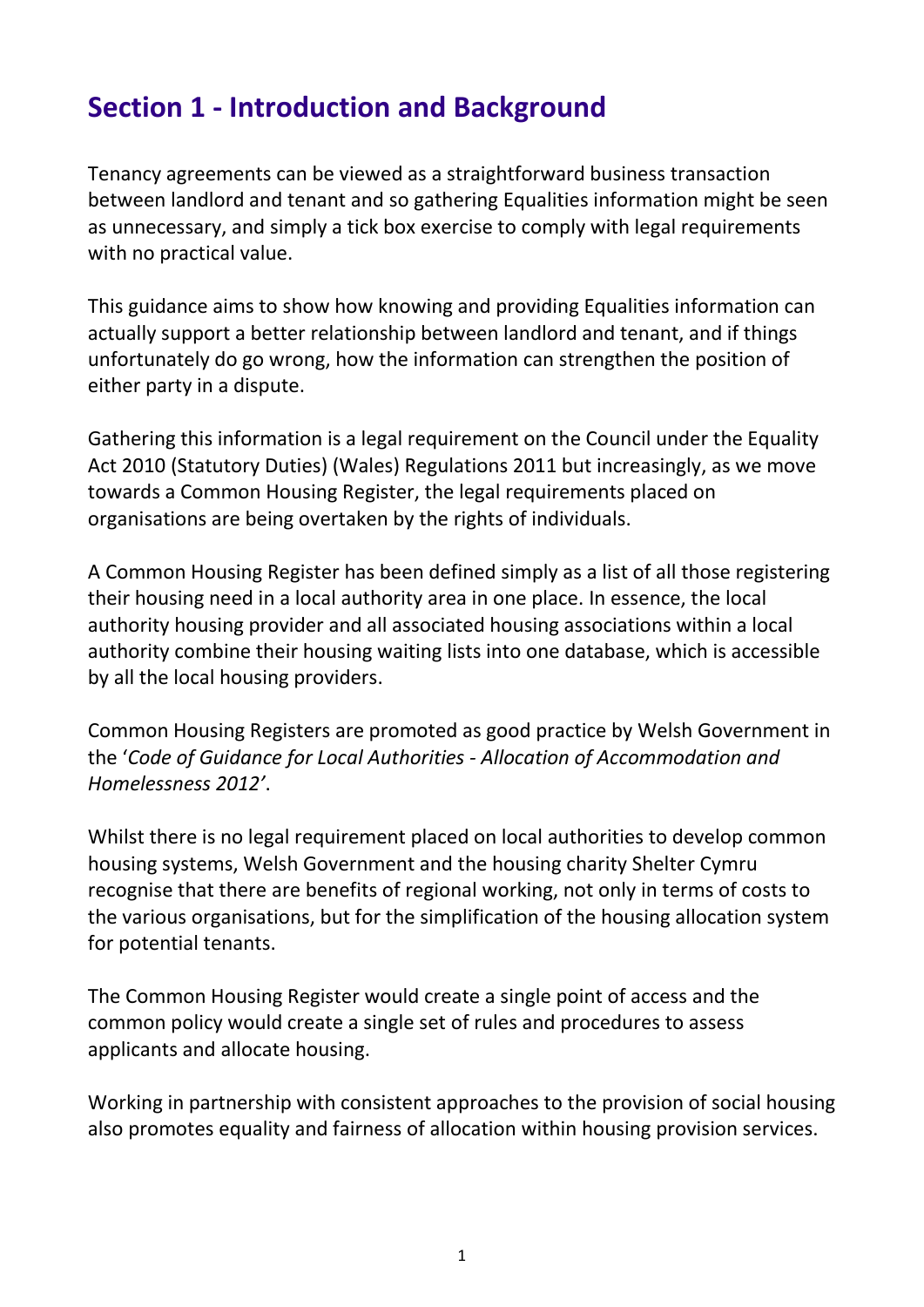Within Caerphilly county borough, the local authority is the main social housing provider with the largest housing stock, however when combined with the several housing associations in the area, the social housing supply is substantial.

The customer experience when applying for social housing however can be confusing and frustrating, as they are currently likely to be on several housing providers' waiting lists, and each of those providers will have varying allocations schemes and policies.

The Council and the local housing associations within the county borough have therefore agreed to adopt the good practice supported by Welsh Government and develop a Common Housing Register and common allocations policy for customers in the county borough.

As part of that partnership working, a need for Equalities guidance was identified, especially following recent case law, but guidance that provided practical help to landlords and tenants that explained why having this information to hand can be hugely important and makes good business sense.

**Section 2** overleaf gives a summary of a 2012 legal case where a landlord failed in an attempt to gain a possession order, due to the learning disability issues of the tenant, and **Section 3** then gives some practical examples of how knowing your tenant can make a difference to the landlord/tenant relationship and avoid problems. **Section 4** covers issues of hate crime and **Section 5** offers landlords a huge range of training opportunities in Equalities, Welsh Language and Human Rights matters, which they may not have access to normally.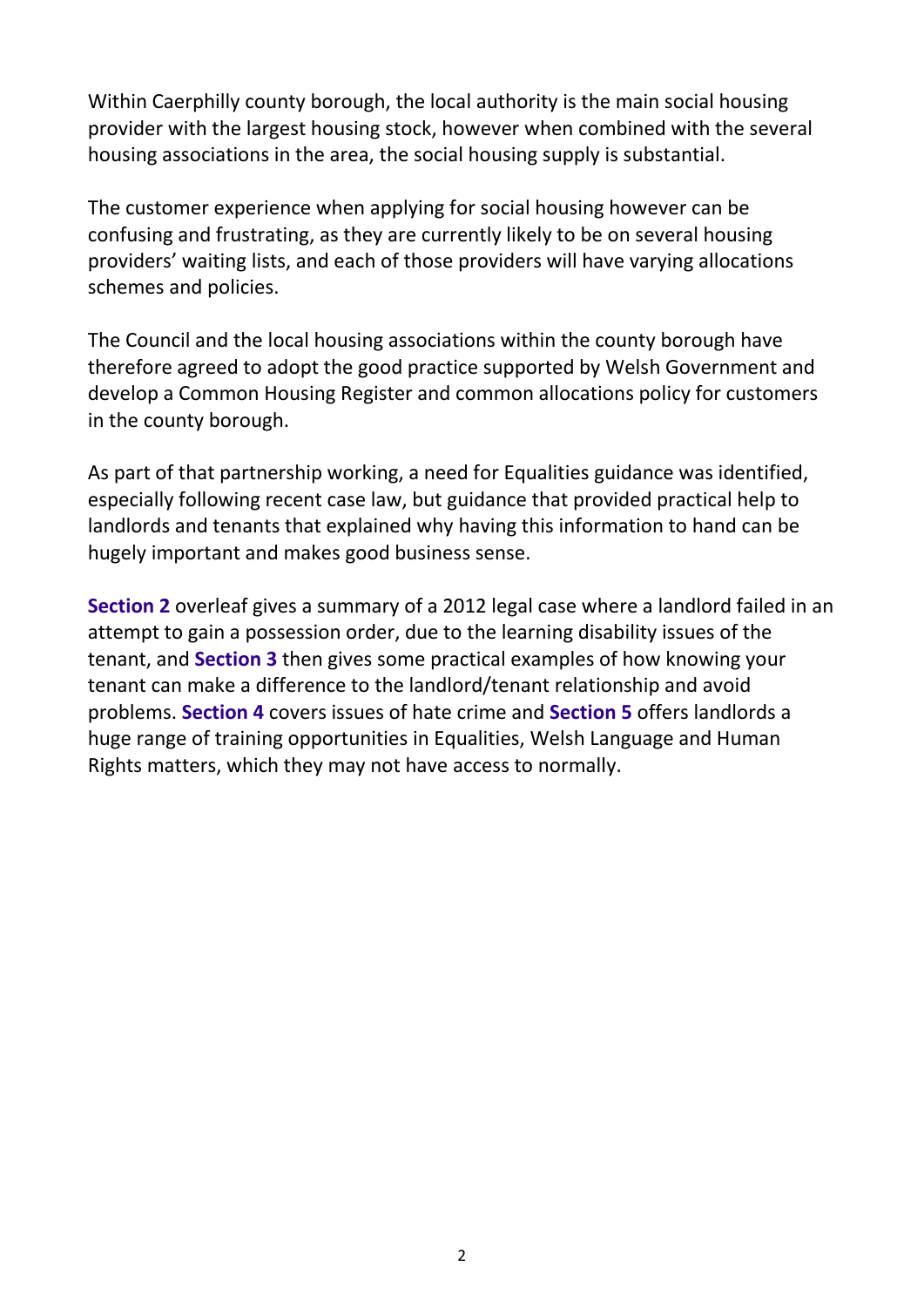# **Section 2 - Case Law Example**

# **The Ralph and Irma Sperring Charity v Tanner 16th October 2012 Bristol County Court**

In 2002 the claimant charity granted Ms Tanner an assured shorthold tenancy. In 2009 the landlord began receiving complaints about the condition of the property and the garden. A number of inspections were carried out and the landlord wrote to the tenant explaining the works required of her.

The landlord was informed in December 2011 that the defendant had a learning disability. A clinical psychologist report later confirmed this and stated that the condition of the property and garden were attributable to this.

The landlord served a notice under s21 Housing Act 1988 and issued accelerated possession proceedings. The defence relied upon s15 and 35 Equality Act 2010. The landlord conceded that the defendant had a disability and it was this that had led to the condition of the property and garden.

The issue was whether the eviction was a proportionate means of achieving a legitimate aim. There was evidence of improvement over time and support being in place.

The court refused a possession order on the basis it was not proportionate to evict the defendant. The judge found that some complaints by the landlord were not legitimate (e.g. failure to put clothes away) and that there was no damage to the property itself.

He took into account the fact that he felt there was low risk of the tenancy terms and conditions not being met in the future. The property was in a reasonable state of repair and the past breaches of tenancy had been addressed.

The judge also concluded that the eviction would cause considerable distress to the defendant's 11 year old daughter.

*(from Shelter Cymru)*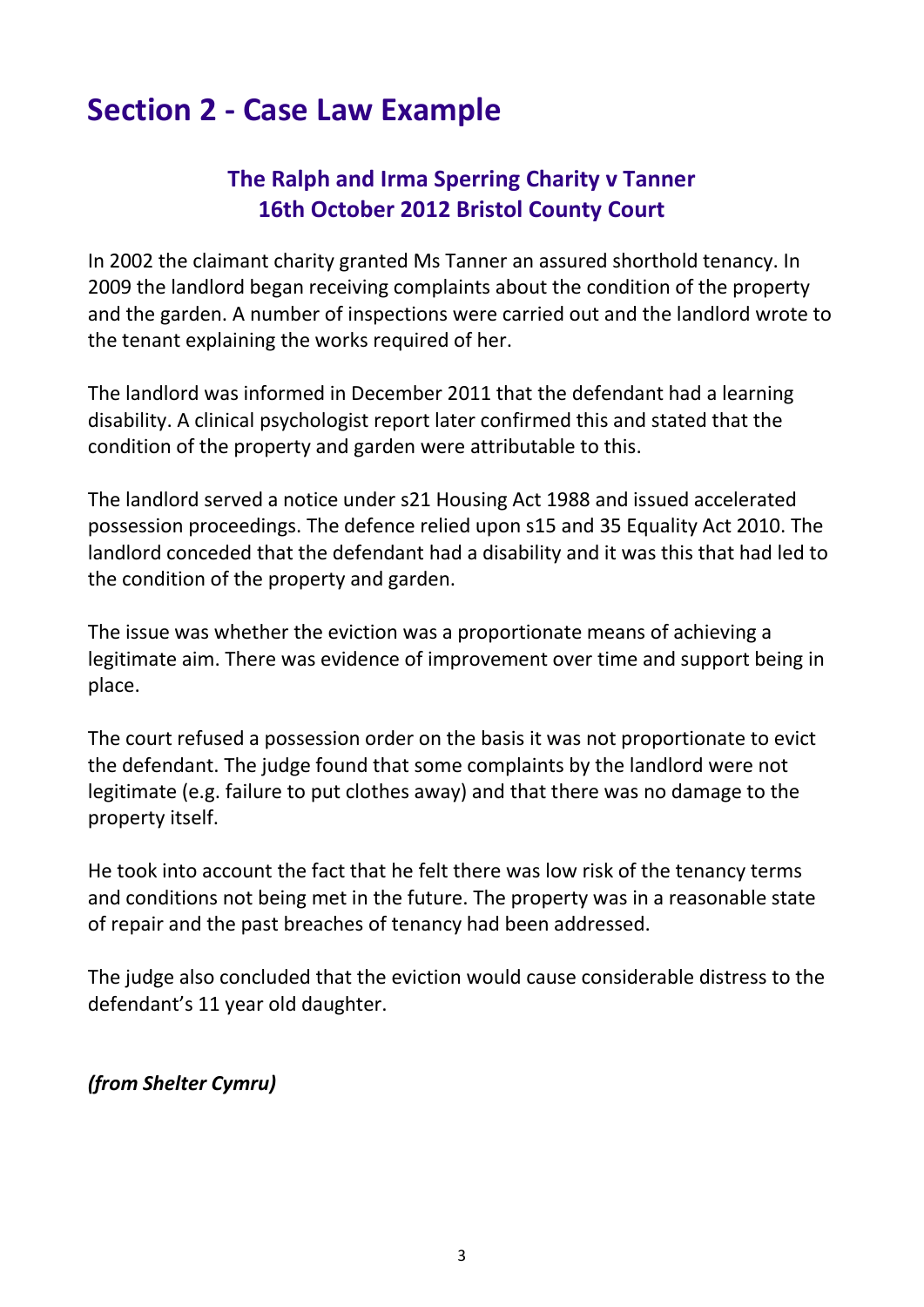# **Section 3 - Know your Tenant - a Practical Guide**

Equalities legislation covers a number of different groups of people and of course, different individuals need different things. A person whose first language isn't English or Welsh, or someone who is Deaf, would need an interpreter for face-toface meetings, or translated correspondence, whereas a person with physical mobility issues could need structural changes to a property to be able to live there.

The list of what are called "protected characteristics", along with other related issues includes the following:

- Age
- **Disability**
- **Ethnic Origin**
- Gender Reassignment
- Gypsies and Travellers
- Marital Status
- Nationality
- Pregnancy or Maternity
- Religious Beliefs or non-belief
- Responsibility for any dependents
- Sex (gender)
- Sexual orientation
- Use of Welsh, BSL or any other language

The following quick examples are meant to be a guide to show how knowing some basic details of your tenant/client/customer could help smooth over situations at an early stage, before the need for escalating the problem.

## **Example 1**

- As part of a tenancy agreement, tenants could be required to maintain the front or rear garden or pathways. But if the tenants have a long term illness, or are an elderly couple, or have a physical or learning disability, they may not be able to maintain the property to your satisfaction.
- But if you know that this could be the case from when the tenancy agreement is signed, you can agree for a gardener to visit and do the work, and for the tenant to pay directly, or maybe for a small charge to be added to the rent.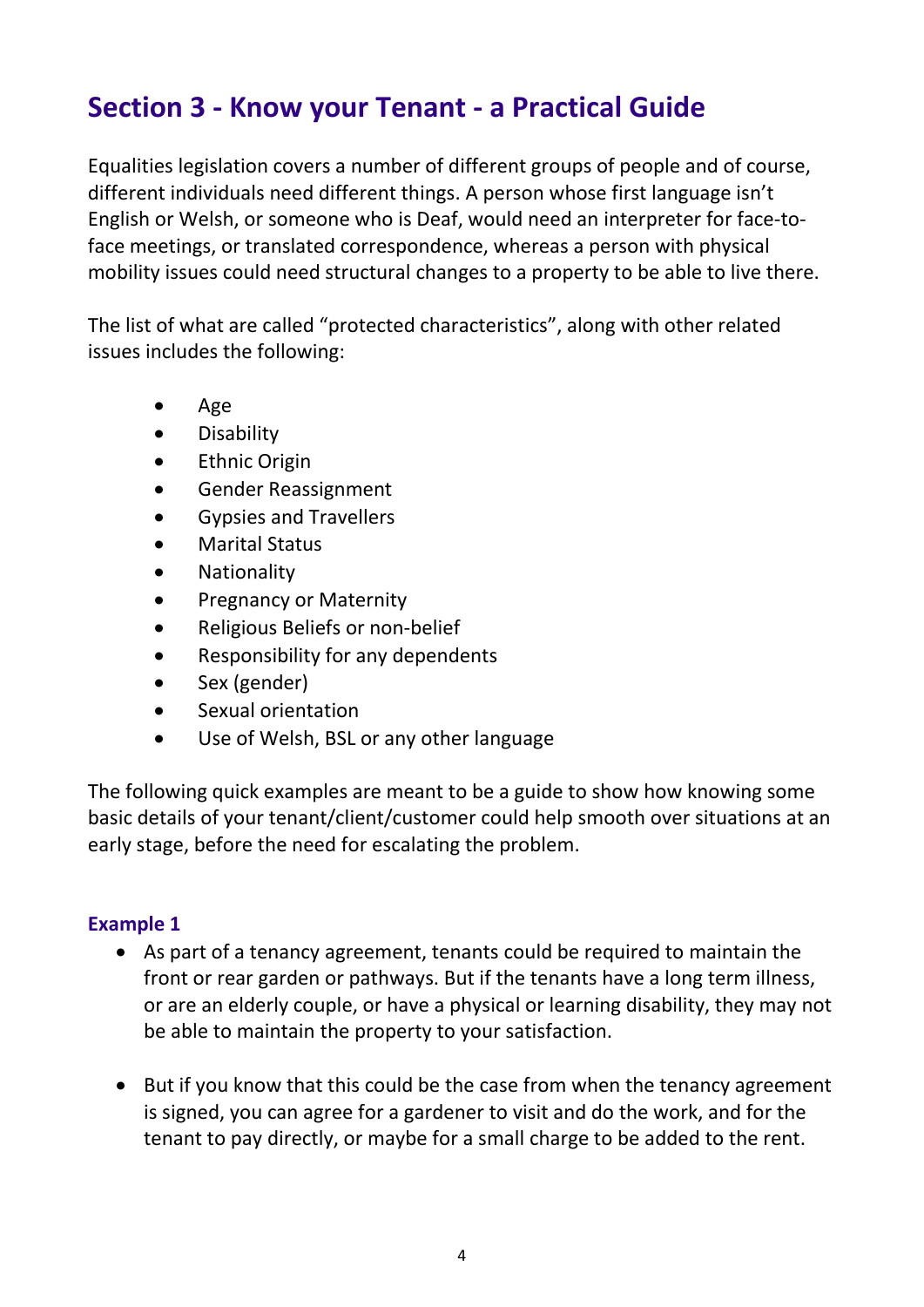## **Example 2**

- If one family member in a property of yours is Deaf, or hard of hearing, you will of course find that you don't get an answer by ringing a mobile, or knocking the door loudly.
- But if you know that this is the case from when the tenancy agreement is signed, you will know to email them, or send them a text or letter, and if you need a face-to-face meeting then suitable arrangements can be made.

## **Example 3**

- If any of your tenants are from different ethnic minority backgrounds and have different religious beliefs, certain days of the week and different festivals could mean they aren't available to meet with you.
- But if you know this from when the tenancy agreement is signed, you'll know that they can't be contacted on certain days or at certain times, which can avoid unnecessary delays in dealing with simple issues between you.

## **Example 4**

- Similar to the above, this is also true for people who have caring responsibilities for other people (children, older people or relatives with long term illness etc) and even people who can't be contacted during their work hours, or who work shifts.
- By knowing this information from when the tenancy agreement is signed, you'll know that they can't be contacted at certain times and why, and you can agree to correspond by email for example as both landlord and tenant can ask questions and provide replies at convenient times with very little delay.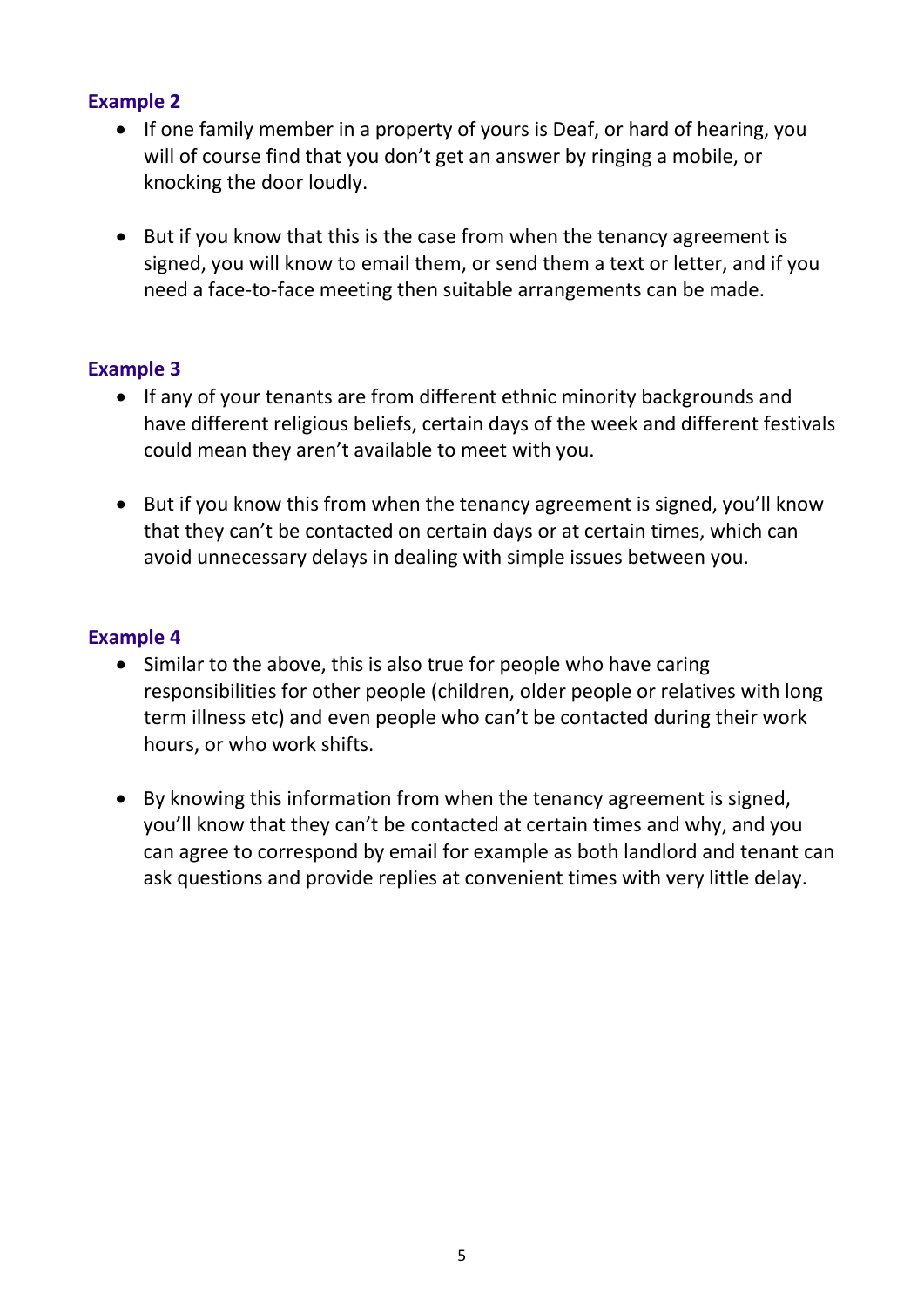# **Section 4 - Community Cohesion and Hate Crime**

Community Cohesion sounds a complicated issue but in simple terms all it means is the way that people across and within all communities in the county borough get on together. A key contributor to community cohesion is integration which is what must happen to enable new residents and existing residents to adjust to one another. This is hugely important in the case of tenants moving in to new locations and can have an effect on the tenant/landlord relationship as well as the landlord's long-term relationship with residents who are neighbours to the property being let.

A hate crime is defined as any incident which is perceived by the victim or any other person (such as a witness to an incident) to be motivated by a hostility or prejudice based on a person's actual or perceived disability, race, religion and belief, sexual orientation and transgender.

A hate incident is equally based on prejudice but is non-crime related. Hate crime can have a lasting effect on individuals and communities and is something Caerphilly County Borough Council will not tolerate. Targeting someone specifically because of a hatred towards their race, religion, sexual orientation or disability is something that is continually being monitored.

A hate crime or incident can be physical, verbal or written and covers the following:-

- Threatening a person
- Touching or assaulting a person
- Offensive language
- Isolation from social events or activities
- Offensive graffiti
- Hate mail and offensive symbols
- Harassment, bullying and victimisation

The Home Office defines Hate Crime as "*Any incident, which constitutes a criminal offence, which is perceived by the victim or any other person as being motivated by prejudice or hate.*"

The most common forms of hate crime are racism, disability and homophobia.

## **Racism:**

When a person commits a crime against someone because of the colour of their skin, their ethnic background, their accent or use of a foreign language, that is racism - a hate crime.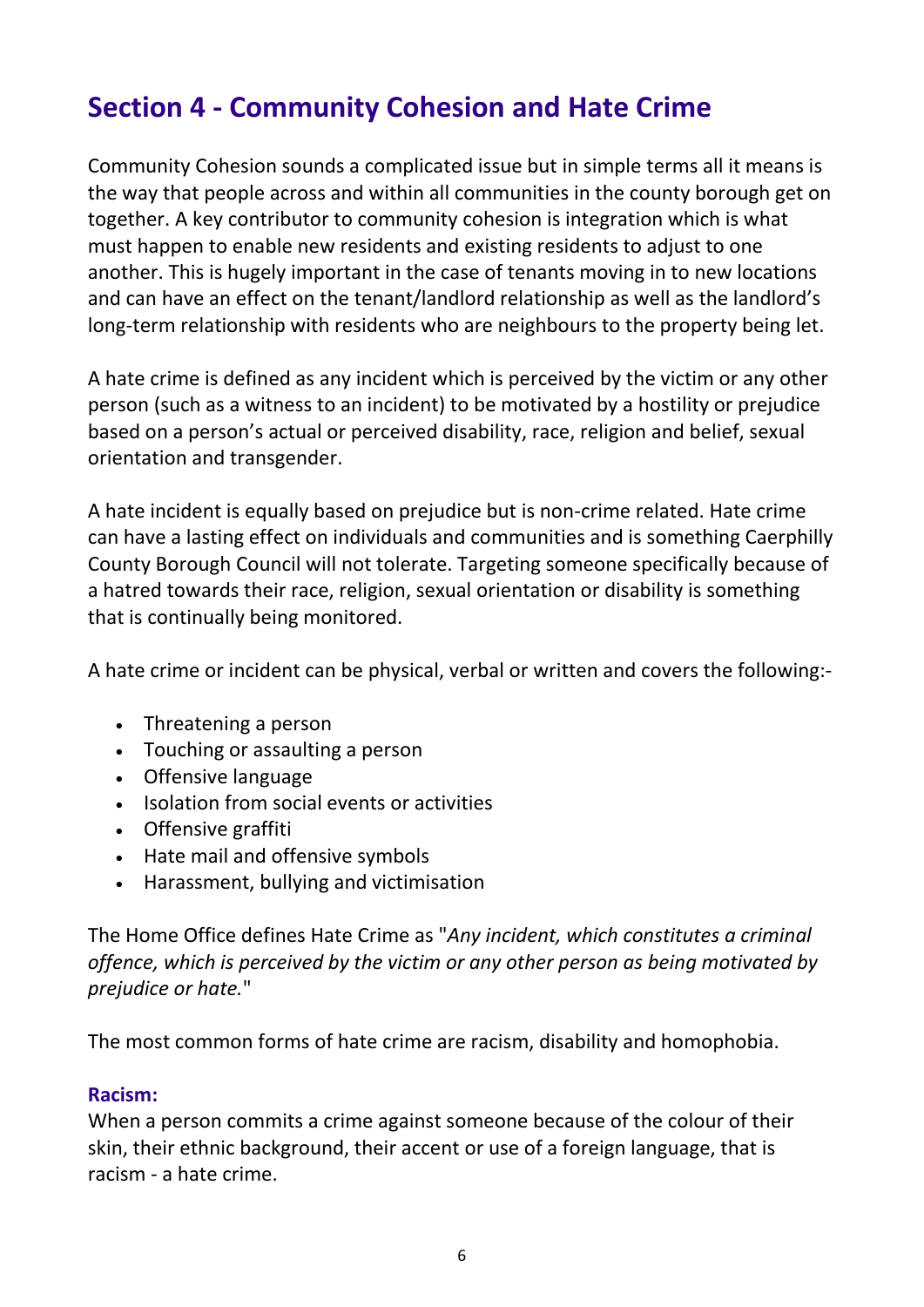## **Disability:**

When a person is victimised because of their disability or perceived disability, whether mental or physical – this is a hate crime. Other kinds of hate crime: Violence or harassment against people because of their religion, refugee or asylum seeker status is also a hate crime.

#### **Homophobia:**

When someone is victimised because of their sexuality, because they are (or the attacker perceives them to be) gay, lesbian, bisexual or transsexual - that is a hate crime.

If you as a landlord or any of your tenants have experienced any of these issues, you can contact Victim Support **free** on **[0300 30 31982](tel:08456%20121%20900%2024)** 24 hours a day, 7 days a week to report the incident anonymously or confidentially and to access support, or you can visit their website at **[www.reporthate.victimsupport.org.uk](http://www.reporthate.victimsupport.org.uk/)** for more information.

Support includes Emotional Support, Advocacy, Practical Support, Personal and Home Security and Restorative Justice Facilitation.

In an emergency of course, you should ring the Police on **999** or for non-emergency issues you can ring **101**.

## **Human Trafficking:**

Human trafficking is the term for the trade in human beings and their treatment as someone else's possessions - in other words as a modern slave. This is commonly for the purpose of forced labour or commercial sexual exploitation or for providing a spouse in the context of forced marriage.

Human trafficking can occur within a country or transnationally. Human trafficking is a crime against the person because of the violation of the victim's rights because of movement through coercion and because of their commercial exploitation.

Human trafficking is on the increase in Wales and does not just happen in large cities. If you have any concerns about tenants who you suspect may be the victims of these practices, you should contact Gwent Police.

More information can be found at **[www.human-trafficking.co.uk](http://www.human-trafficking.co.uk/)**.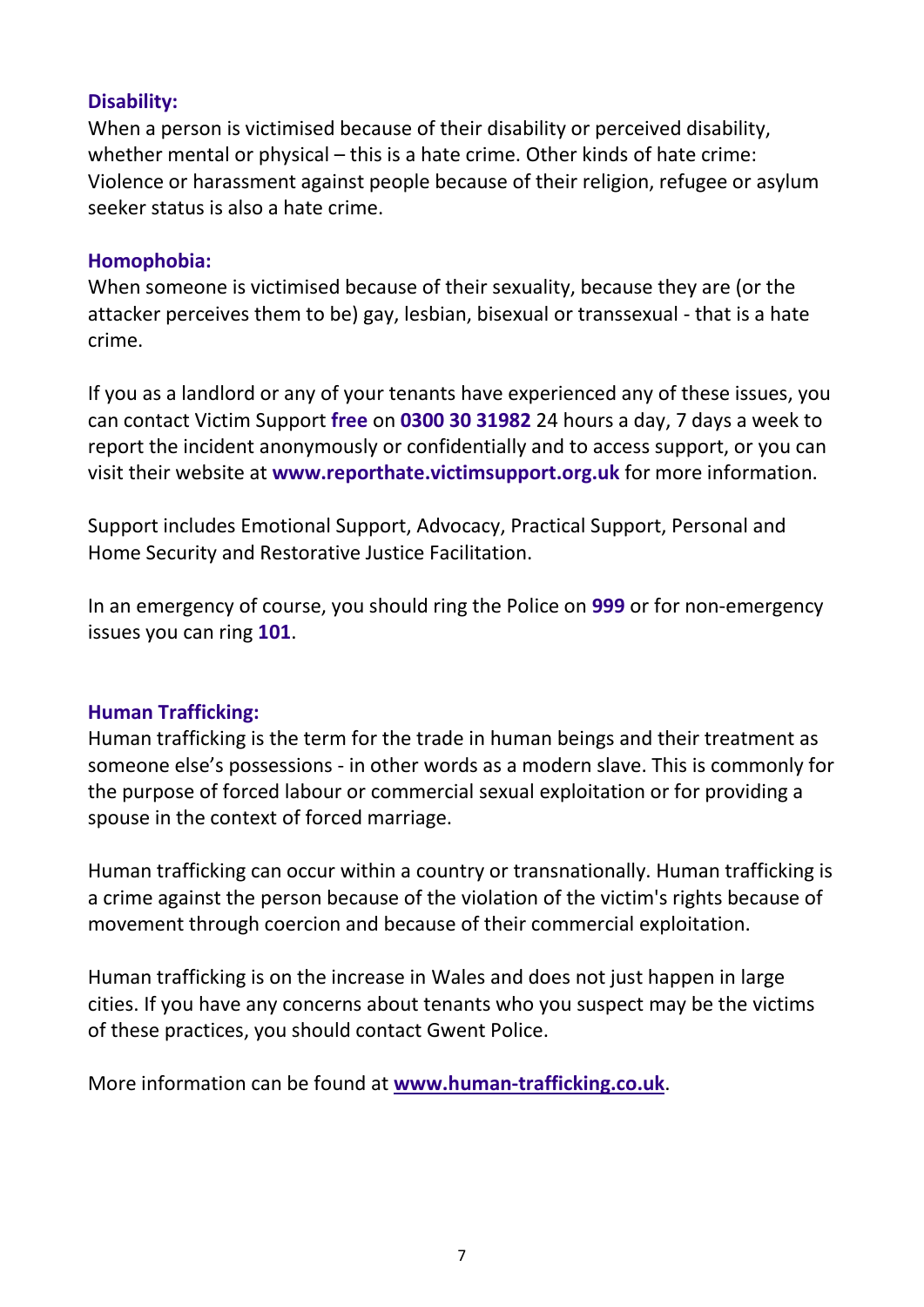# **Section 5 - Training Opportunities**

Caerphilly County Borough Council offers its staff a comprehensive range of Equalities training sessions, as the variety of issues to consider is so huge. As part of the development working on the Common Housing Register, the Council can offer places on our training to Housing Association staff and private landlords as well.

You can either access individual places on current training courses when they are advertised, or if there is enough demand for landlords and housing staff from any sector to know about a specific issue, we can arrange a specific training session exclusively for you.

There would be a small charge for the courses, normally this is £25 for a half day session (including teas/coffees and an attendance certificate) and £40 for a full day session (including teas/coffees, lunch and an attendance certificate).

The topics we can currently offer are as follows:

- Age Awareness
- Autism Awareness
- Basic Skills Awareness
- British Sign Language Taster courses
- British Sign Language Introduction and Foundation level classes
- Deaf Awareness
- Deafblind Awareness
- Debt and Mental Health
- Dementia Awareness
- Disability Awareness
- Disfigurement Awareness
- Dyslexia Awareness
- Easy-Read Awareness
- Equality Act 2010 Employment Law
- Equality in Policy Development (Consultation, Engagement and Impact Assessments)
- Financial Capability Helping your clients
- Forced Marriage and Honour Based Violence
- Gender Awareness
- General Equalities Awareness
- Gypsy, Roma and Traveller Awareness
- Hard of Hearing Awareness
- Hate Crime Awareness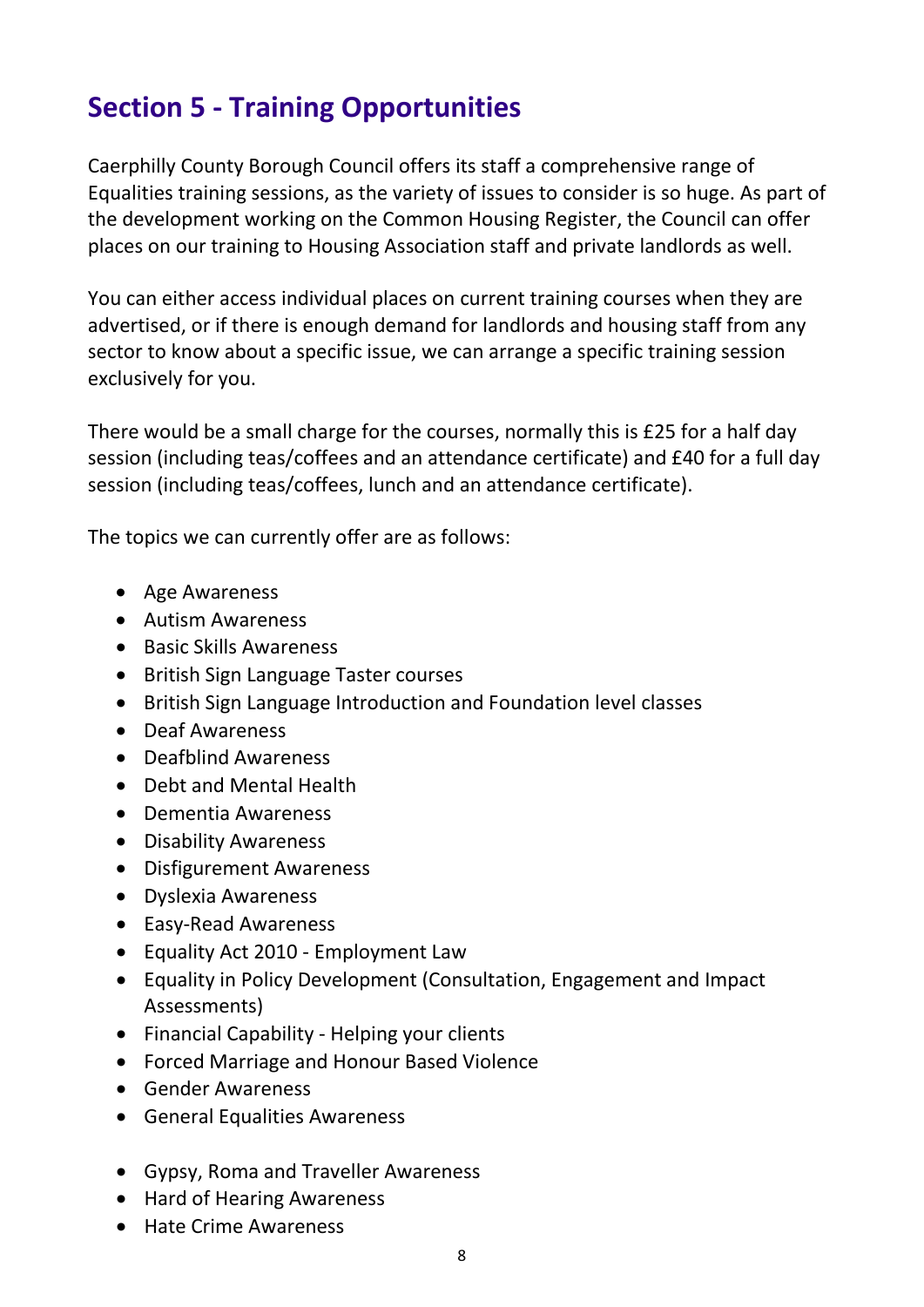- Human Trafficking
- Intergenerational Working
- Involving Older People
- Learning Disability Awareness
- Lesbian, Gay, Bisexual and Transgender (LGBT) Awareness
- Post-Traumatic Stress Disorder Awareness
- Prevent WRAP Awareness (Understanding and recognising vulnerable people/groups open to radicalisation)
- Race Equality Awareness
- Religious Awareness
- Sensory Loss Awareness
- Sophie Lancaster Foundation Hate Crime Awareness Training
- The True Cost of Credit
- Visual Impairment Awareness
- Welfare Reform Act Implications on Clients
- Welsh Language History and Awareness Course
- Welsh Language Taster Courses
- Welsh Language 30 week courses (Mynediad 1 and 2, Sylfaen 1 and 2)
- Welsh Language One-day and Weekend Schools
- Welsh Language Magu Hyder *(Improving Welsh Language Skills and Confidence - for Welsh speaking classroom assistants and other Education staff who may be lacking in practice in a professional environment)*

Contact **[equalities@caerphilly.gov.uk](mailto:equalities@caerphilly.gov.uk)** for more information and to make enquiries about any courses you might like to attend, or arrange specifically for groups of landlords if enough are interested in a specific area or subject.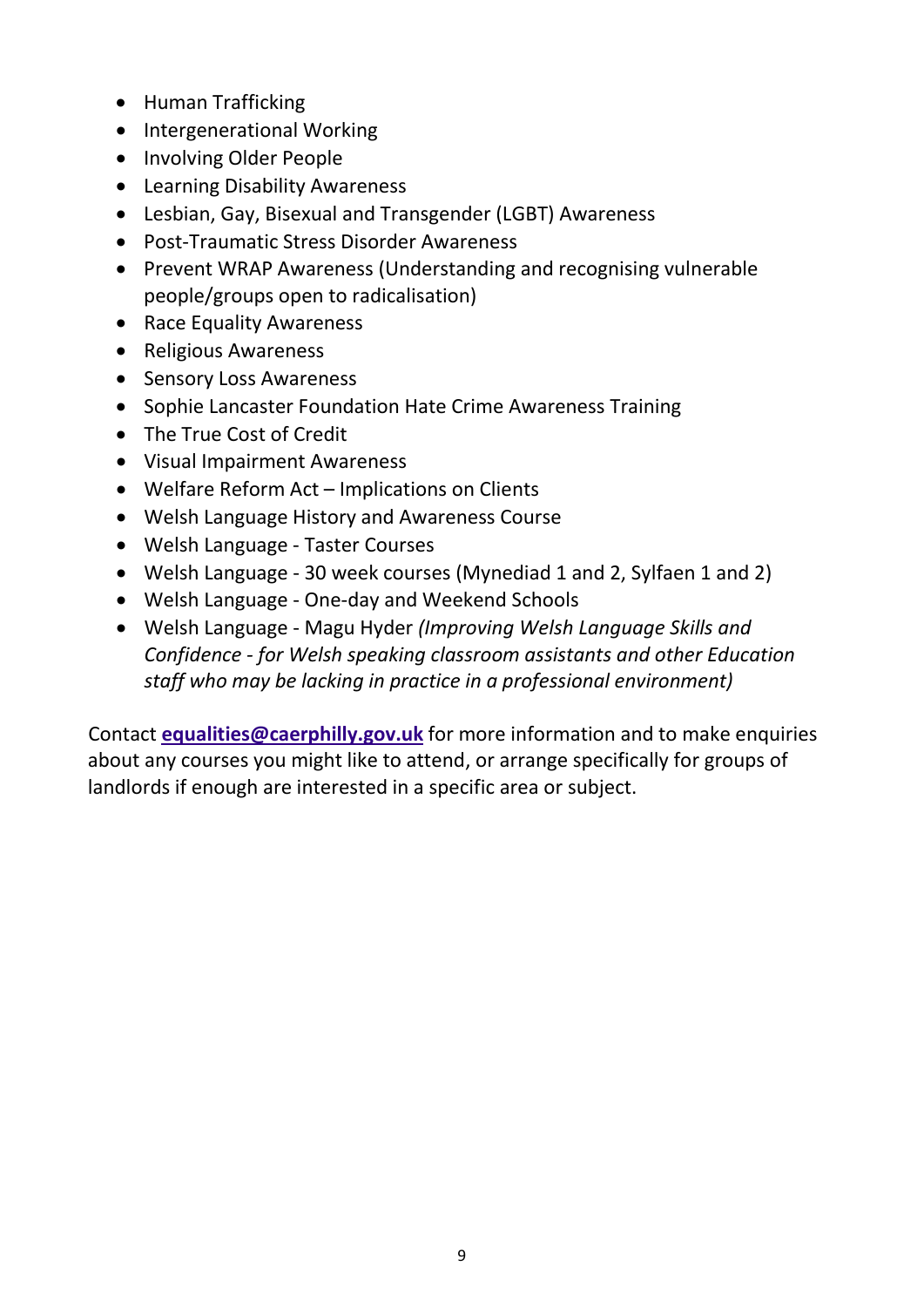# **Appendix A - Model Tenant Monitoring Form**

**Please tick all boxes that apply to you or choose the "unwilling to declare" option if that is your choice. If you have completed this form in the last 2 years, you do not need to do so again now, unless your circumstances have changed.**

|                           | Male                        | Female                             |  |
|---------------------------|-----------------------------|------------------------------------|--|
| ARE YOU                   | Transgender                 | Unwilling to Declare               |  |
|                           |                             |                                    |  |
|                           | 18-25                       | 26-39                              |  |
| <b>AGE</b>                | 40-49                       | 50-65                              |  |
|                           | 66+                         | <b>Unwilling to Declare</b>        |  |
|                           |                             |                                    |  |
|                           | Heterosexual (Straight)     | Gay                                |  |
| <b>SEXUAL ORIENTATION</b> | Bisexual                    | Lesbian                            |  |
|                           | Other (Please state)        |                                    |  |
|                           | <b>Unwilling to Declare</b> |                                    |  |
|                           |                             |                                    |  |
|                           | Single                      | Married                            |  |
|                           | Separated                   | Divorced                           |  |
| <b>MARITAL STATUS</b>     | Civil Partnership           | Widowed                            |  |
|                           | Living With Partner         | <b>Surviving Civil Partnership</b> |  |

|                   | I am not Disabled     | Mobility Impaired |  |
|-------------------|-----------------------|-------------------|--|
|                   | Hearing Impaired      | Speech Impaired   |  |
| <b>DISABILITY</b> | Learning Difficulties | Visually Impaired |  |
|                   | Other (Please state)  |                   |  |
|                   | Unwilling to Declare  |                   |  |

Dissolved Civil Partnership **United State** Unwilling to Declare

|                 |                          | A Little |  | Moderately | Quite Well |                             | Fluently |  |
|-----------------|--------------------------|----------|--|------------|------------|-----------------------------|----------|--|
|                 | Speak                    |          |  |            |            |                             |          |  |
| <b>WELSH</b>    | Understand               |          |  |            |            |                             |          |  |
| <b>LANGUAGE</b> | Read                     |          |  |            |            |                             |          |  |
| <b>SKILLS</b>   | Write                    |          |  |            |            |                             |          |  |
|                 |                          |          |  |            |            |                             |          |  |
|                 | No Welsh Language Skills |          |  |            |            | <b>Unwilling to Declare</b> |          |  |

| <b>BRITISH SIGN</b>    | Use           | Understand           |  |
|------------------------|---------------|----------------------|--|
| <b>LANGUAGE SKILLS</b> | No BSL Skills | Unwilling to Declare |  |

| <b>OTHER LANGUAGE</b><br><b>SKILLS</b> | Please state, if willing to declare: |
|----------------------------------------|--------------------------------------|
|----------------------------------------|--------------------------------------|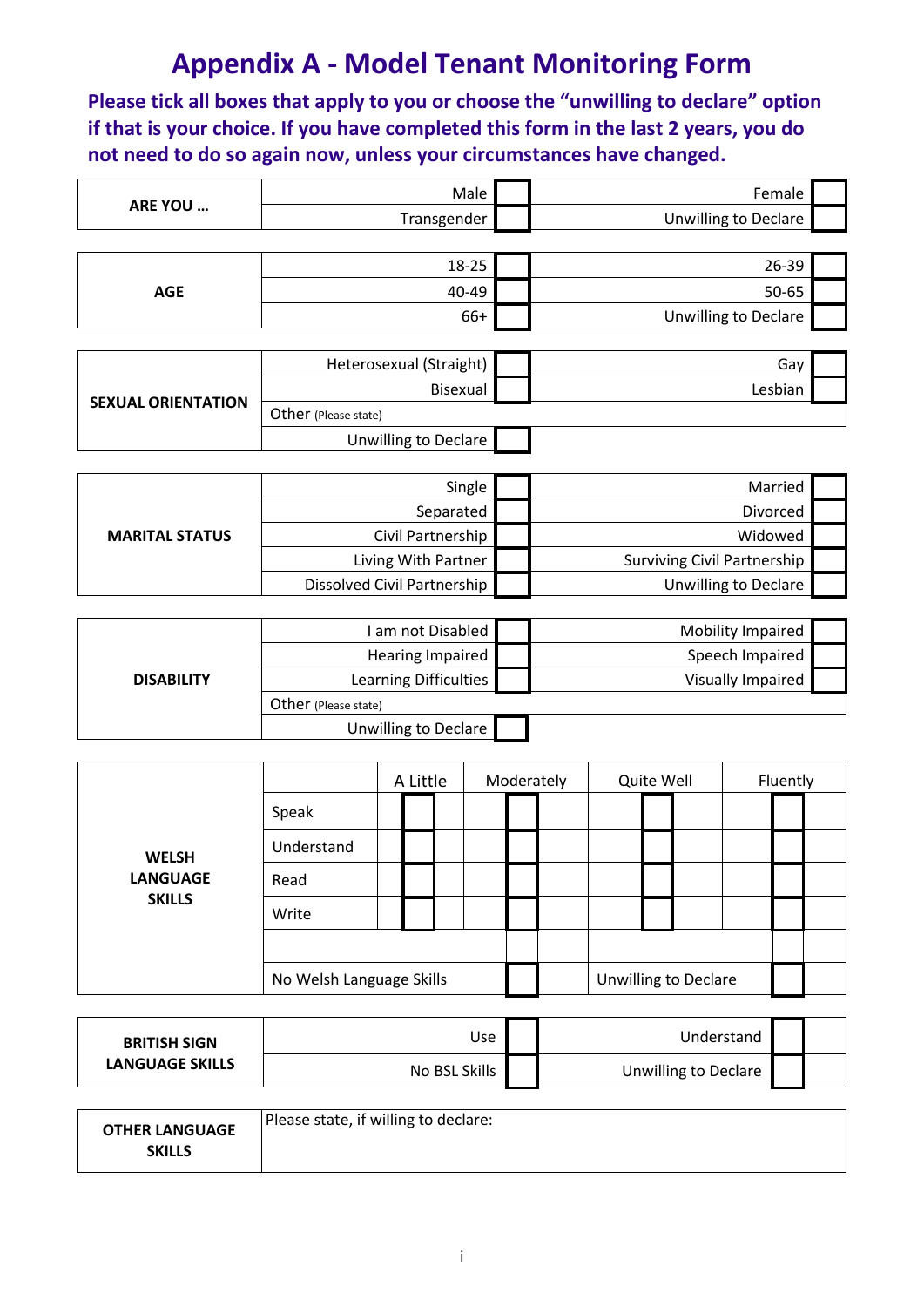# **Appendix A - Model Tenant Monitoring Form**

| <b>NATIONAL</b><br><b>IDENTITY</b> | <b>British</b>       | Welsh    |  |
|------------------------------------|----------------------|----------|--|
|                                    | English              | Scottish |  |
|                                    | Northern Irish       | Cornish  |  |
|                                    | Other (Please state) |          |  |
|                                    | Unwilling to Declare |          |  |

| <b>ETHNIC ORIGIN:</b>                      |                                            |               |
|--------------------------------------------|--------------------------------------------|---------------|
|                                            | <b>British</b>                             | Irish         |
| <b>WHITE</b>                               | Gypsy or Irish Traveller                   |               |
|                                            | Other White (Please state)                 |               |
|                                            | White & Black Caribbean                    | White & Asian |
| MIXED / MULTIPLE                           | White & Black African                      |               |
|                                            | Other Mixed (Please state)                 |               |
| ASIAN /                                    | Indian                                     | Bangladeshi   |
| <b>ASIAN BRITISH</b>                       | Pakistani                                  | Chinese       |
| <b>BLACK / AFRICAN /</b>                   | Caribbean                                  | African       |
| <b>CARIBBEAN /</b><br><b>BLACK BRITISH</b> | Other Black (Please state)                 |               |
|                                            | Arab                                       |               |
| <b>OTHER ETHNIC GROUP</b>                  | Any other Ethnic Background (Please state) |               |
| UNWILLING TO DECLARE                       | Please tick                                |               |

|                           | Christian (All Denominations)                 | Jewish      |  |
|---------------------------|-----------------------------------------------|-------------|--|
|                           | Buddhist                                      | Muslim      |  |
|                           | Hindu                                         | Sikh        |  |
| <b>RELIGION OR BELIEF</b> | Humanist                                      | No Religion |  |
|                           | Any other Religious Background (Please state) |             |  |
|                           | Unwilling to Declare                          |             |  |

| <b>PLEASE NOTE IN</b>     | Please state, noting which language and also if you prefer telephone, in writing by |
|---------------------------|-------------------------------------------------------------------------------------|
| <b>WHICH LANGUAGE OR</b>  | letter or email, texting, or in person.                                             |
| <b>FORMAT YOU WISH US</b> |                                                                                     |
| <b>TO CONTACT YOU</b>     |                                                                                     |
|                           |                                                                                     |

| OR TIMES OF DAY   | <b>ARE THERE ANY DAYS</b> | Please write in. |
|-------------------|---------------------------|------------------|
|                   |                           |                  |
|                   | THAT YOU CAN'T BE         |                  |
| <b>CONTACTED?</b> |                           |                  |

**This information will be held, along with your tenancy agreement so that we can make sure that we are fully aware of your needs as tenants, and can work with you as individuals or families to make our relationship work more smoothly for us all. The information on this form will be kept strictly confidential, along with all the other personal and financial details you have provided in your tenancy agreement.**

| <b>Signed (Landlord)</b> | Dated: |
|--------------------------|--------|
| <b>Signed (Tenant)</b>   | Dated: |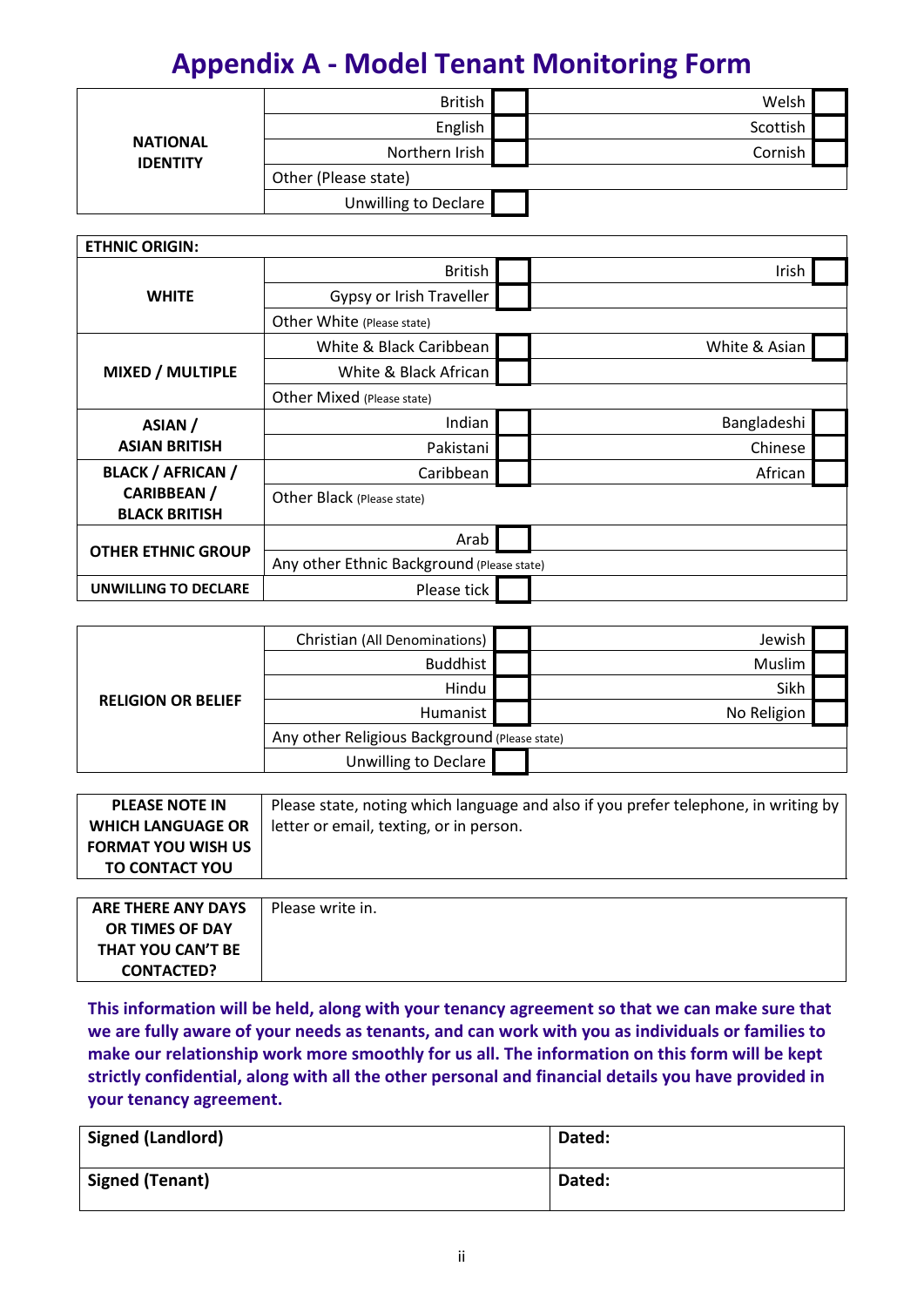# **Appendix B - List of Contact Organisations**

# **i) GENERAL**

Caerphilly County Borough Council has an Equalities team within the Policy Unit in Corporate Services - contact **[equalities@caerphilly.gov.uk](mailto:equalities@caerphilly.gov.uk)** and also a dedicated Disability Access Officer based in Corporate Property - contact **[dixons@caerphilly.gov.uk](mailto:dixons@caerphilly.gov.uk)**.

The Equalities team are responsible for providing support to all council service areas on matters such as:

- equality impact assessments
- equalities in service pl anning
- providing equalities training
- providing a Welsh translation service and advice on other language translation issues and BSL interpretation
- general advice and guidance on the implementation of the Council's Strategic Equality Plan and Welsh Language Scheme as required by legislation

Many related documents and plans such as the **Strategic Equality Plan**, **Welsh Language Scheme**, and others can be found on the Council's website at **[www.caerphilly.gov.uk/equalities](http://www.caerphilly.gov.uk/equalities)**.

#### **Equality Advisory Support Service**

The **Equality Advisory and Support Service (EASS)** was commissioned by Government in 2012 to replace the EHRC Helpline, which is now closed. Contact the EASS if you need expert information, advice and support on discrimination and human rights issues and the applicable law, especially if you need more help than advice agencies and other local organisations can provide.

| <b>EASS</b>                              | Telephone: 0808 800 0082 |
|------------------------------------------|--------------------------|
| <b>FREEPOST</b>                          |                          |
| <b>Equality Advisory Support Service</b> | Textphone: 0808 800 0084 |
| <b>FPN4431</b>                           |                          |
|                                          | <b>Fax: 02920 447712</b> |

**Website**: **<http://www.equalityadvisoryservice.com/>**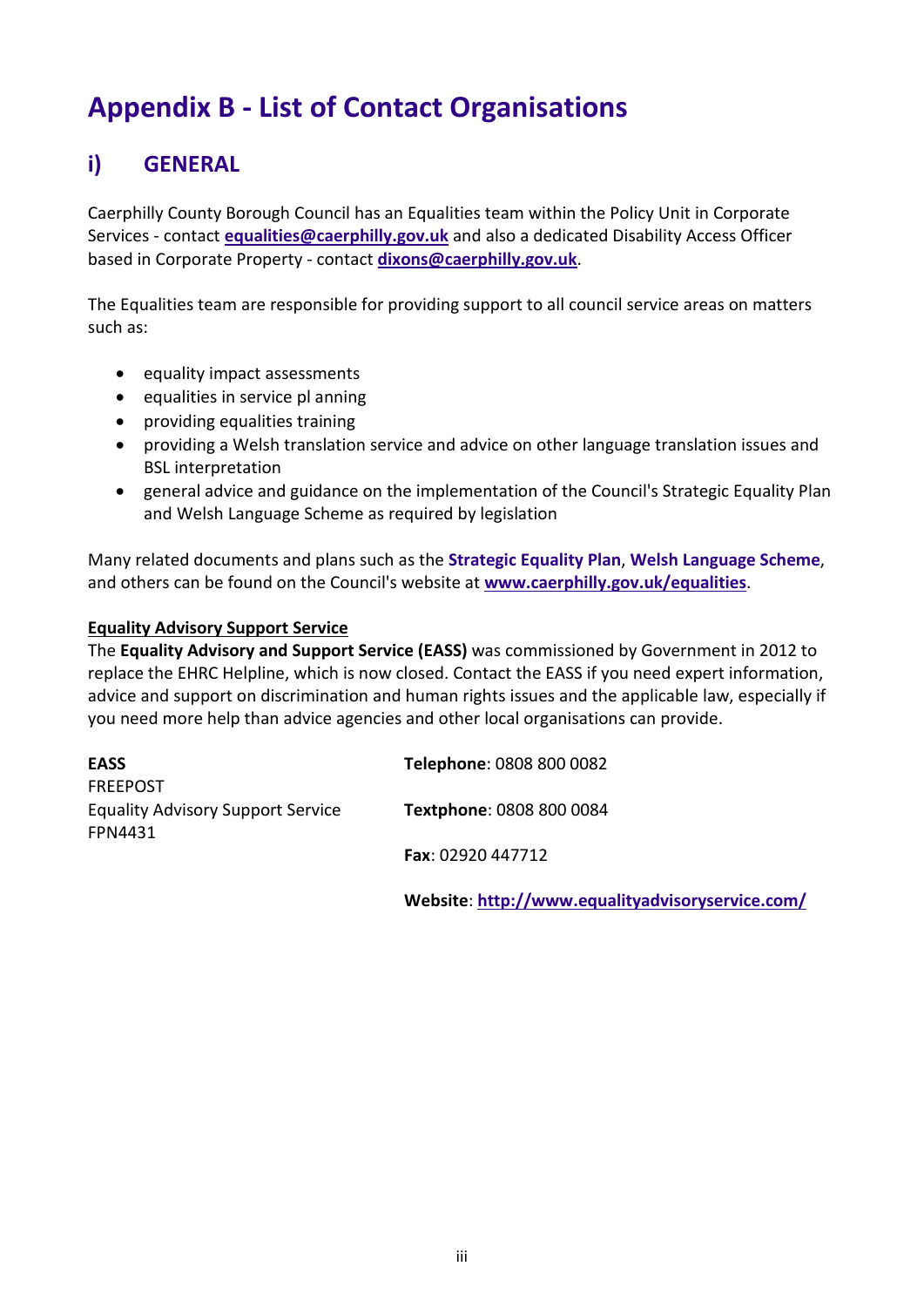# **ii) AGE**

#### **Older People**

The Development Officer for Older People within the Council is Mandy Sprague **[spragm@caerphilly.gov.uk](mailto:spragm@caerphilly.gov.uk)** or telephone 01443 864277.

She also liaises with the 50+ Positive Action Partnership who have many contacts with that age group in the community: **[http://www.caerphilly50plus.co.uk/default\\_site.asp](http://www.caerphilly50plus.co.uk/default_site.asp)**.

Age Cymru have a number of specific networks that cover Age and other protected characteristics, namely the Older Minority Ethnic Network and the Older LGBT network. To contact them, please get in touch with Age Cymru.

| <b>Age Cymru</b>                                             | Telephone: 029 2043 1555 (Age Cymru Office) |
|--------------------------------------------------------------|---------------------------------------------|
| Tŷ John Pathy,<br>13/14 Neptune Court,                       | Website: www.ageuk.org.uk/cymru             |
| Vanguard Way,                                                |                                             |
| Cardiff,                                                     |                                             |
| CF24 5PJ.                                                    |                                             |
| For information and advice contact<br>Age UK Advice in Wales | Telephone: 08000 223 444                    |

#### **Younger People**

The Caerphilly County Borough Youth Forum has a strong structure and presence and can be contacted via the Youth Participation Manager on 01443 863033. For consultation with 0–10's please contact the Children's Participation Officer on 01443 866721 or at **[ewingc@caerphilly.gov.uk](mailto:ewingc@caerphilly.gov.uk)**. The general email address is **[youth@caerphilly.gov.uk](mailto:youth@caerphilly.gov.uk)**.

Yr Urdd are the Welsh youth movement who provide many activities and events in Welsh for pupils from both the Welsh and English medium sectors.

The local contact details are -

| Morgan Roberts - Caerphilly Youth Officer      |
|------------------------------------------------|
| 01443 829714                                   |
| morgan@urdd.org                                |
|                                                |
| Elin Huxtable - Development Officer Caerphilly |
| 01443 829714                                   |
| elinhuxtable@urdd.org                          |
|                                                |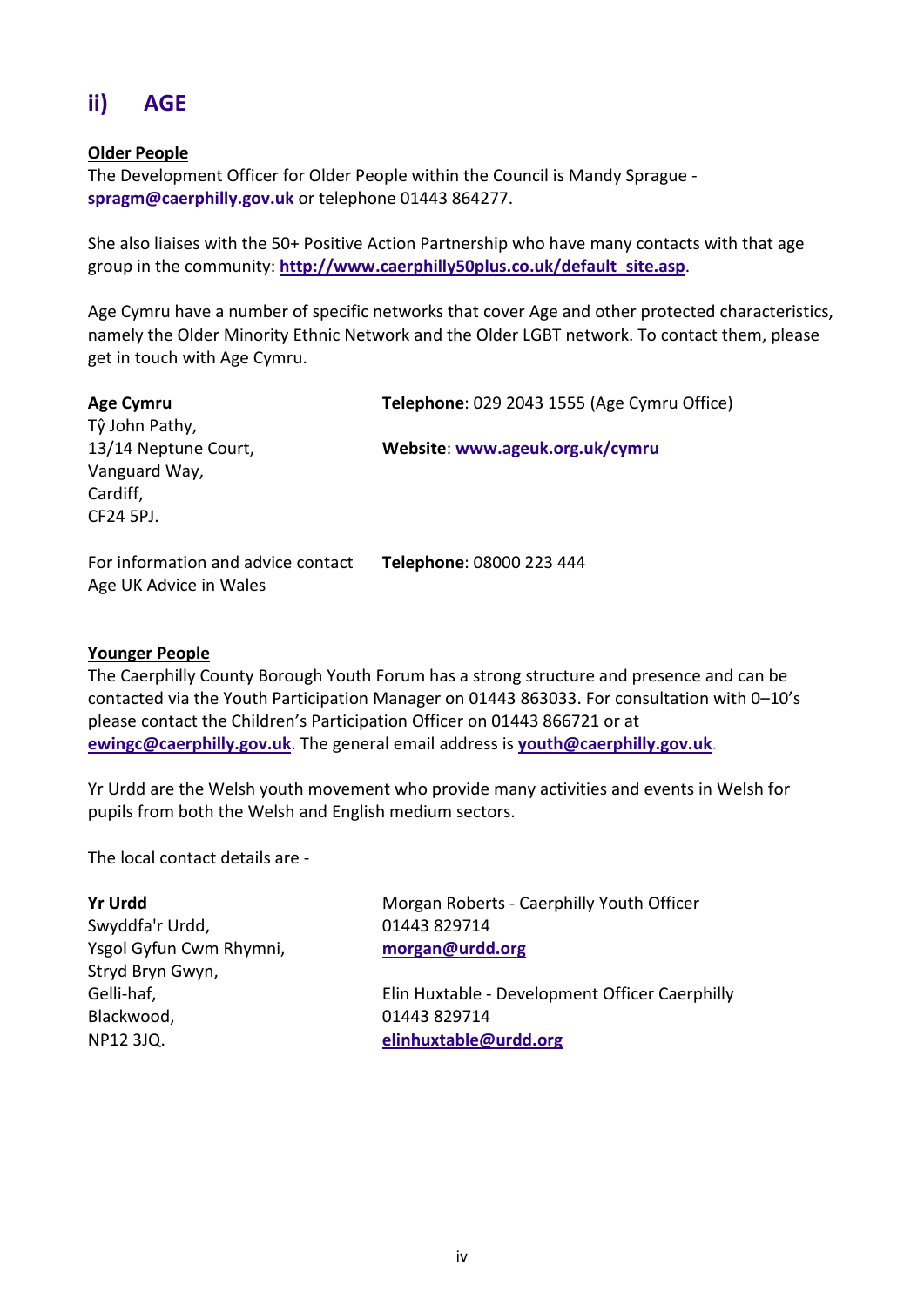# **iii) DISABILITY**

#### **Caerphilly County Borough Access Group**

Caerphilly County Borough Access Group is a registered charity that works closely with the Council on a range of issues, such as carrying out audits of workplaces, scrutinising planning applications and investigating complaints about pavement obstructions throughout the county borough. For more information about the Group or any requests for advice, services or membership of the group, please contact:

#### **Caerphilly County Borough Access Group**

**Telephone**: 029 2086 5657

c/o The Secretary, 5 Pen-y-cae, Mornington Meadows, Caerphilly, CF83 3BS.

**e-mail**: **[CCBAGsecretary@hotmail.com](mailto:CCBAGsecretary@hotmail.com)**

#### **Disability Can Do**

The Disability Can Do Organisation was set up to work with physically disabled and sensory impaired adults and their carers within Caerphilly County Borough. They deliver information services by way of a volunteer manned disability and carers information line, a website inclusive of live web-chat updated by volunteers and a fully maintained information library is available at their office base.

| Telephone: 01495 233555             |
|-------------------------------------|
|                                     |
| e-mail: info@disabilitycando.org.uk |
|                                     |
| Website: www.disabilitycando.org.uk |
|                                     |

#### **Deaf Community Contacts**

The link officer for the British Deaf Association is Jeff Brattan-Wilson - contact **[jeffbw@bda.org.uk](mailto:jeffbw@bda.org.uk)** and the Council works with Sarah Lawrence who runs a website that could contain useful information and contacts - **[www.deaf-friendly.co.uk](mailto:sarah.lawrence6@btopenworld.com)**. They also have Deaf contacts in the community such as in the Deaf Clubs in Caerphilly and Bargoed and would be an ideal initial point of contact for advice and signposting.

Other contacts for Deaf and Hard of Hearing matters are -

| <b>Action on Hearing Loss Cymru</b> | Textphone: 029 2033 3036             |
|-------------------------------------|--------------------------------------|
| Tudor House,                        |                                      |
| 16 Cathedral Road,                  | Telephone: 029 2033 3034             |
| Cardiff,                            |                                      |
| CF11 9LJ.                           | <b>Fax: 029 2033 3034</b>            |
|                                     |                                      |
| (This is the former RNID)           | e-mail: rnidcymru@hearingloss.org.uk |
|                                     |                                      |

**Website**: **[www.actiononhearingloss.org.uk](http://www.actiononhearingloss.org.uk/)**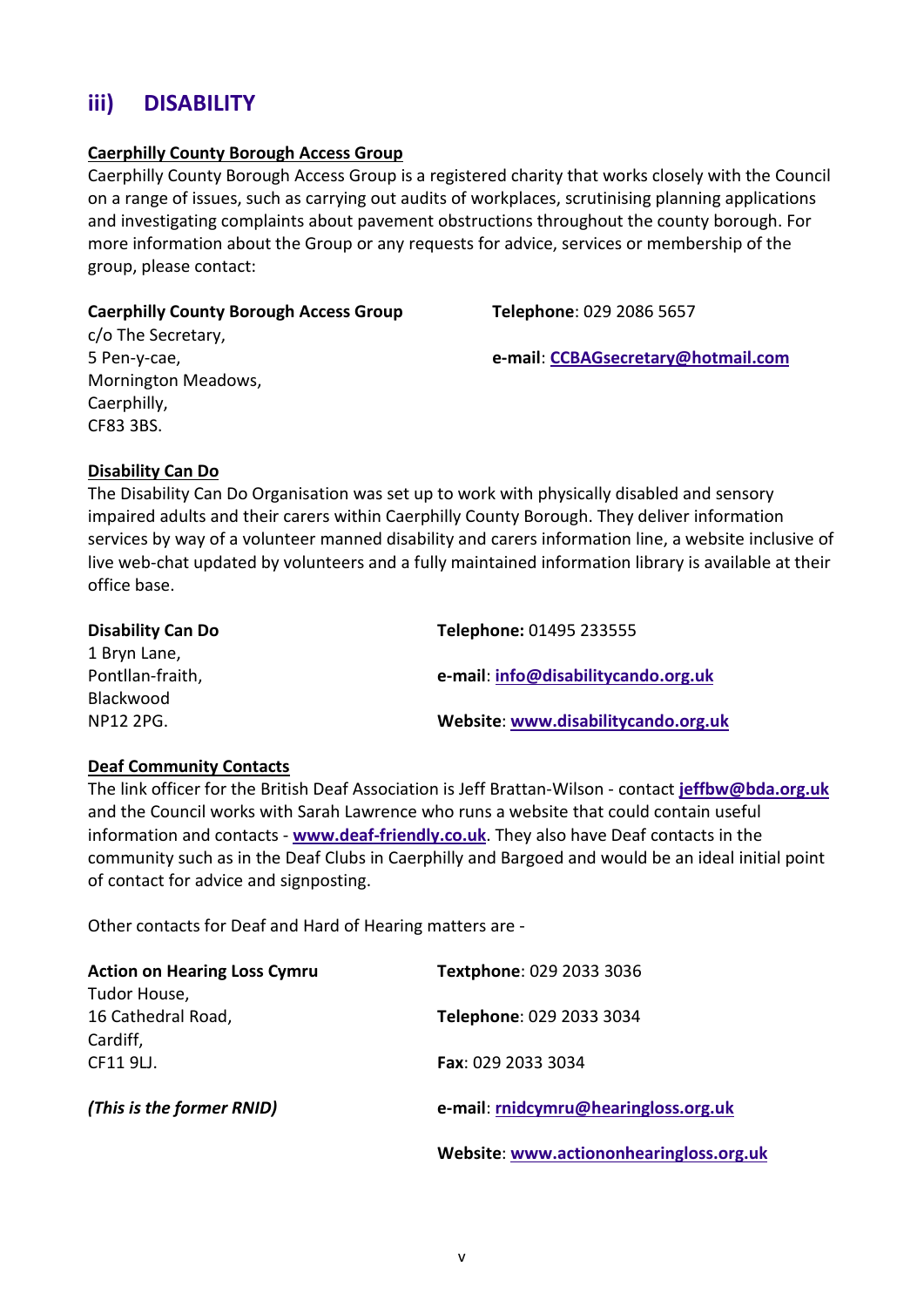| <b>British Deaf Association (BDA)</b><br><b>BDA Wales,</b>                       | Textphone: 0845 1302853 |
|----------------------------------------------------------------------------------|-------------------------|
| British Sign Language Cultural Centre,<br>47 Newport Road,                       | Telephone: 0845 1302851 |
| Cardiff,<br>CF24 0AD.                                                            | Fax: 0845 1302852       |
|                                                                                  | e-mail: bda@bda.org.uk  |
|                                                                                  | Website: www.bda.org.uk |
|                                                                                  |                         |
| <b>Gwent Hearing Impairment Service</b><br>Brecon House,<br>William Brown Close, | Telephone: 01633 645458 |

#### **People with Visual Impairments**

NP44 3AB.

The Gwent Visual Impairment Service works across the five LEAs that make up Greater Gwent and supports children and young people who have a significant visual or multi-sensory difficulty. The Service is hosted by Caerphilly C.B.C. They may be able to provide you with advice if you consult with young people who fall under their remit.

#### **Gwent Visual Impairment Service** Brecon House, William Brown Close, Llantarnam Business Park, Cwmbran, NP44 3AB. **Telephone: 01495 841226**

Nationally, further advice and support can be obtained from:

| <b>Royal National Institute of Blind People</b> | Telephone: 029 2045 0440        |
|-------------------------------------------------|---------------------------------|
| (RNIB) Cymru                                    |                                 |
| Trident Court,                                  | <b>Fax</b> : 029 2044 9550      |
| East Moors Road,                                |                                 |
| Cardiff,                                        | e-mail: cymruevents@rnib.org.uk |
| CF24 5TD.                                       |                                 |
|                                                 | Website: www.rnib.org.uk        |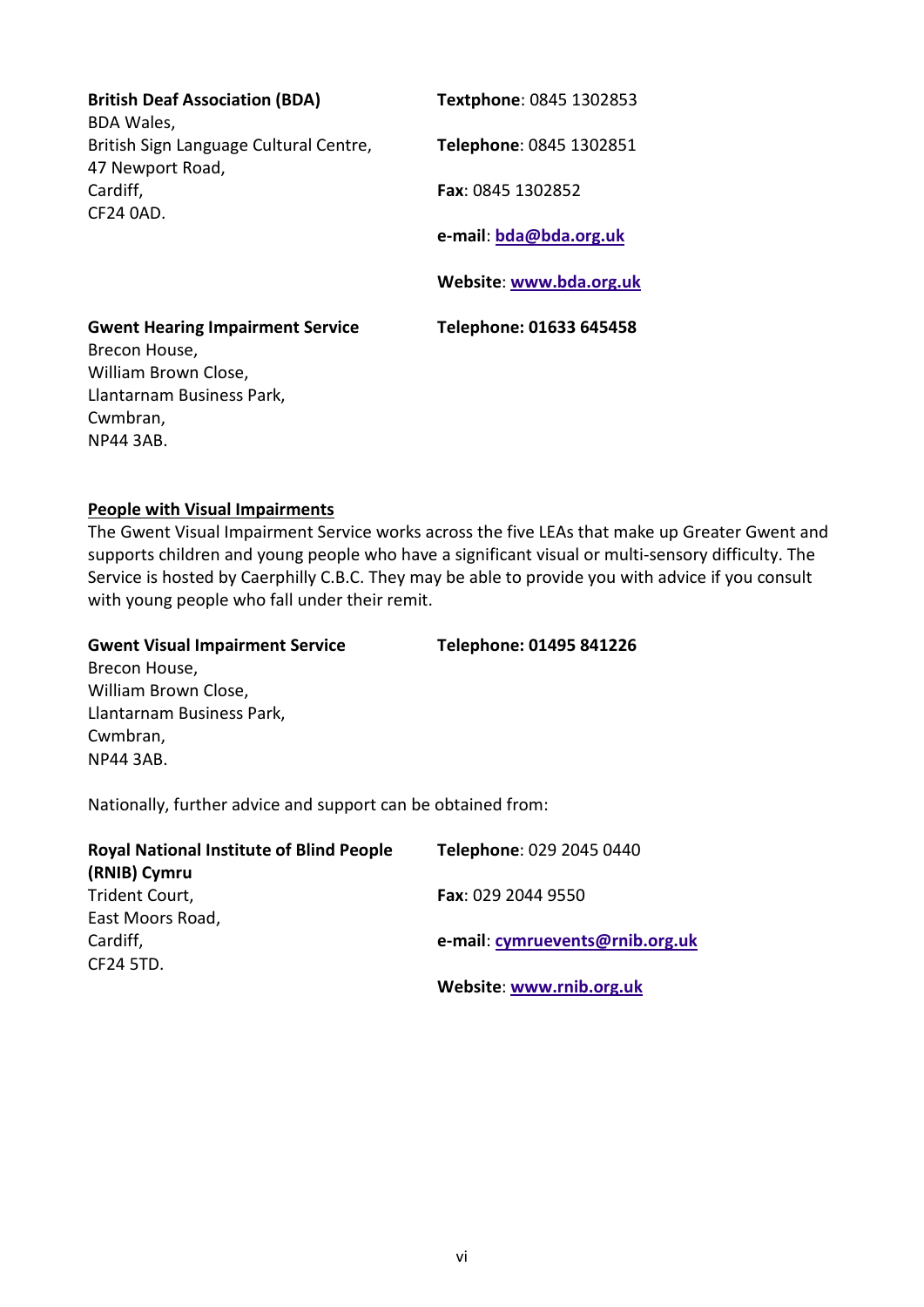#### **People who are Deafblind**

Deafblind UK is a national charity offering specialist services and human support to deafblind people and those who have progressive sight and hearing loss acquired throughout their lives.

| Deafblind Cymru,      | Telephone/Textphone: 01733 358 100 |
|-----------------------|------------------------------------|
| Jones Court,          |                                    |
| <b>Womanby Street</b> | Fax: 01733 358 356                 |
| Cardiff,              |                                    |
| <b>CF10 1BR</b>       | e-mail: info@deafblind.org.uk      |
|                       | Website: http://deafblind.org.uk/  |

#### **Disfigurement**

Changing Faces is the leading UK charity that supports and represents people who have disfigurements to the face, hand or body from any cause. The psychological effects of disfigurement, whether acquired from birth, an accident, disease, or the aftermath of surgery, can last a lifetime if not dealt with early on. Changing Faces helps people to face the challenges of living with a disfigurement and equips them with the appropriate tools to build self-confidence and self-esteem.

| <b>Changing Faces</b>                          | Telephone: 0845 4500 240           |
|------------------------------------------------|------------------------------------|
| The Squire Centre,<br>33-37 University Street, | <b>Fax: 0845 4500 276</b>          |
| London,                                        |                                    |
| WC1E 6JN.                                      | e-mail: cymru@changingfaces.org.uk |
| <b>Contact: Simon Boex</b>                     | Website: www.changingfaces.org.uk/ |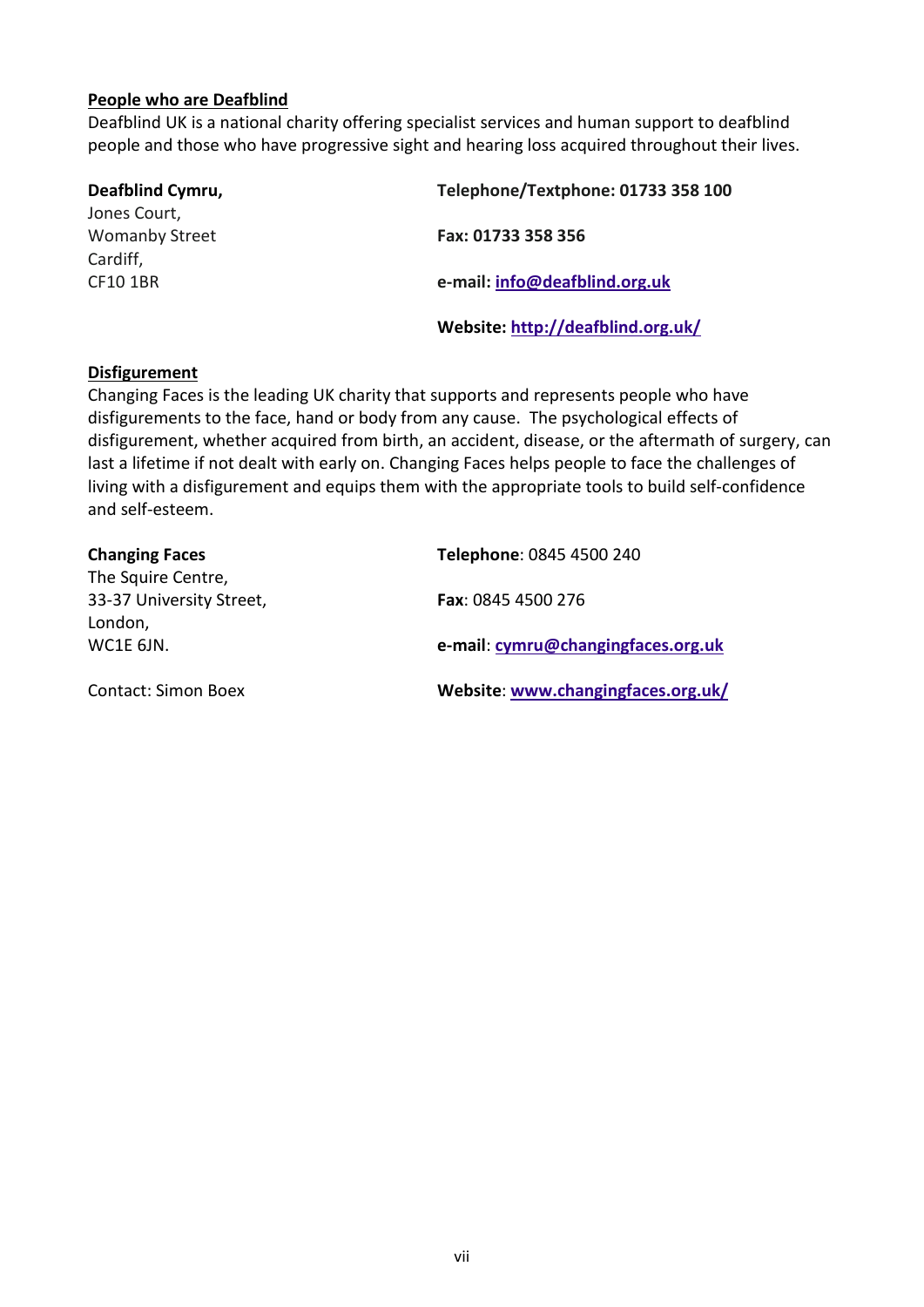# **iv) RACE**

#### **Black and Minority Ethnic People**

The Valleys Regional Equalities Council (VALREC) has a database of contacts of individuals and groups from different ethnic minorities in the county borough and regionally, which they use to distribute information. They may be able to offer advice to both landlords and tenants and help in cases where disputes have arisen. VALREC cover many other Equality issues as well as Race (as they became a Regional Equality Council after many years specialising in Race issues only) however in terms of Race issues, they remain a vital point of contact.

| <b>VALREC</b>                      | Telephone: 01443 742704        |
|------------------------------------|--------------------------------|
| Valleys Regional Equality Council, |                                |
| Venture House,                     | e-mail: info@valrec.org        |
| Navigation Park,                   |                                |
| Abercynon,                         | <b>Website: www.valrec.org</b> |
| CF45 4SN.                          |                                |

Contact: Elaine Clayton

#### **GEMS: Gwent Education Multi-Ethnic Service**

GEMS provides support to those pupils in nursery, primary and secondary education in Gwent for whom neither English nor Welsh is their first language, by working closely with the schools, parents and Governors in order to help pupils to improve their English language skills.

In addition to supporting pupils, GEMS provides:

- Advice, support, guidance on race equality for schools and governing bodies;
- Bilingual assessments to establish language support requirements;
- Home visits to ensure that good communications between minority ethnic parents and the school are established.
- Essential school information is passed to the parents in their home language and their concerns and questions are passed back to the school.
- Help with the provision of interpretation and translation in the main community languages of Gwent.

**GEMS**

**Telephone**: 01633 255473

c/o Newport City Council, Stow Hill, Newport, NP20 4UR.

**e-mail**: **[gemss@newport.gov.uk](mailto:gemss@newport.gov.uk)**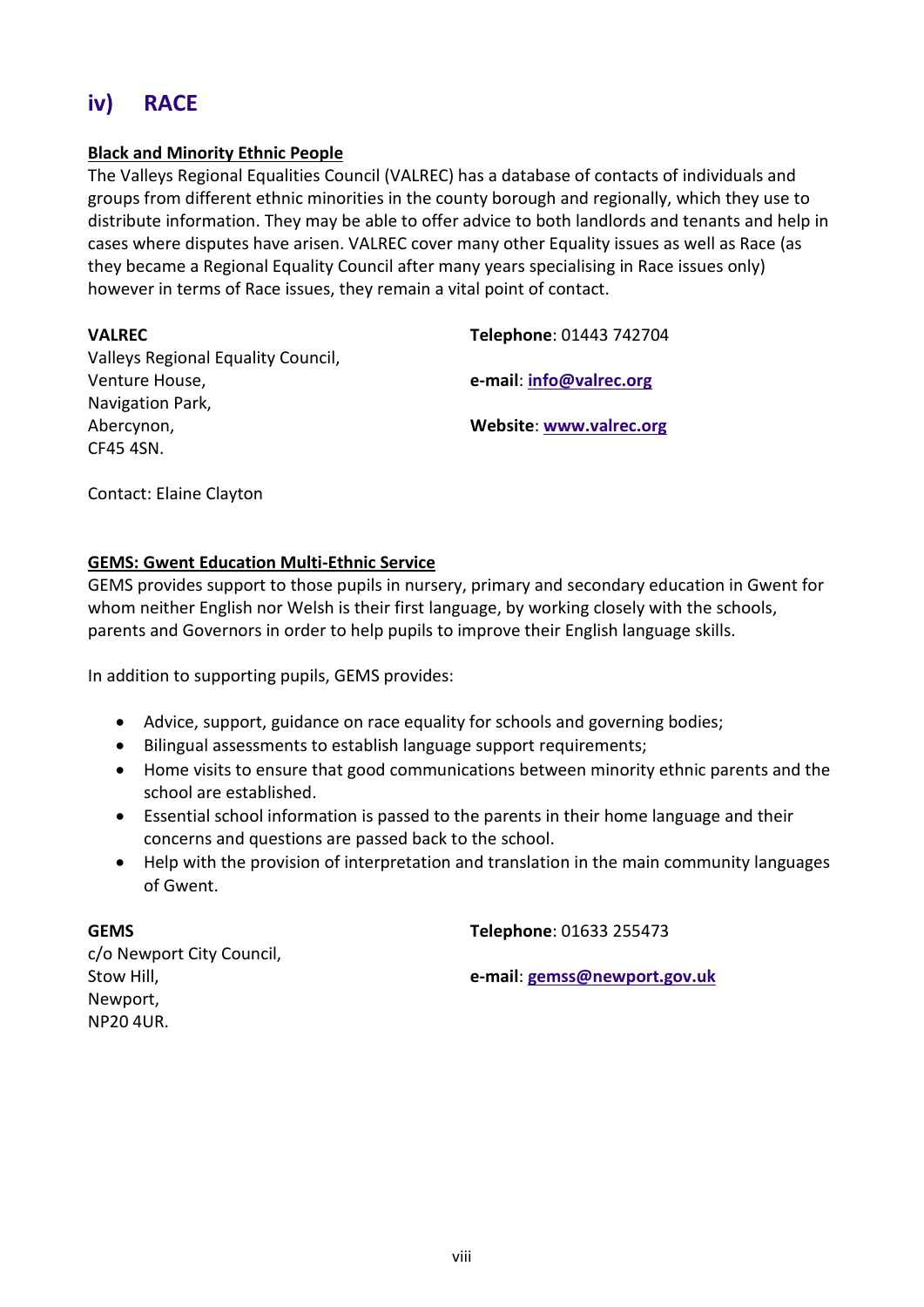## **v) RELIGION AND BELIEF**

There are many Christian chapels and churches in the area, with both English and Welsh services being held, but few physical locations for any other religions as often, those who do follow other faiths may have to go to Cardiff or Newport to worship. One useful contact may be Ffion Williams at the Siloh Christian Centre in Ystrad Mynach as she may have many chapel and other contacts in the area. The Centre's number is 01443 813617 or e-mail: **[ffionwilliams@btconnect.com](mailto:ffionwilliams@btconnect.com)**.

There is one faith school in the county borough - St Helen's RC Primary. The Council's Starting Schools Booklet has details of this school and all other education establishments in the county borough, available from the Directorate of Education at the council in hard copy or as a pdf by emailing **[education@caerphilly.gov.uk](mailto:education@caerphilly.gov.uk)**.

There is a Buddhist temple located in Rhymney and they can be contacted via VALREC. VALREC are also able to provide feedback on religion and belief issues, as often these issues are closely linked with race and cultural matters.

## **vi) SEXUAL ORIENTATION**

CF5 1JD

There are no LGBT (Lesbian, Gay, Bisexual and Transgender) groups in the county borough that we are aware of, as many people would travel to Cardiff or Newport to socialise and possibly to seek advice. Stonewall Cymru and Bi CymruWales work on LGB issues (the organisations do not cover Transgender matters).

| <b>Stonewall Cymru</b>                  | Telephone: 029 2023 7744                  |
|-----------------------------------------|-------------------------------------------|
| Transport House,                        |                                           |
| 1 Cathedral Road,                       | Fax: 029 2023 7749                        |
| Cardiff,                                |                                           |
| CF11 9SB.                               | e-mail: cymru@stonewallcymru.org.uk       |
|                                         | Website: http://www.stonewallcymru.org.uk |
| <b>Bi CymruWales</b>                    | SMS: 07982 308812                         |
| Bi Cymru/Wales,                         |                                           |
| c/o Diverse Cymru,                      | e-mail: bicymru@yahoo.co.uk               |
| 3 <sup>rd</sup> Floor, Alexandra House, |                                           |
| 307-315 Cowbridge Road East,            |                                           |
| Cardiff.                                |                                           |